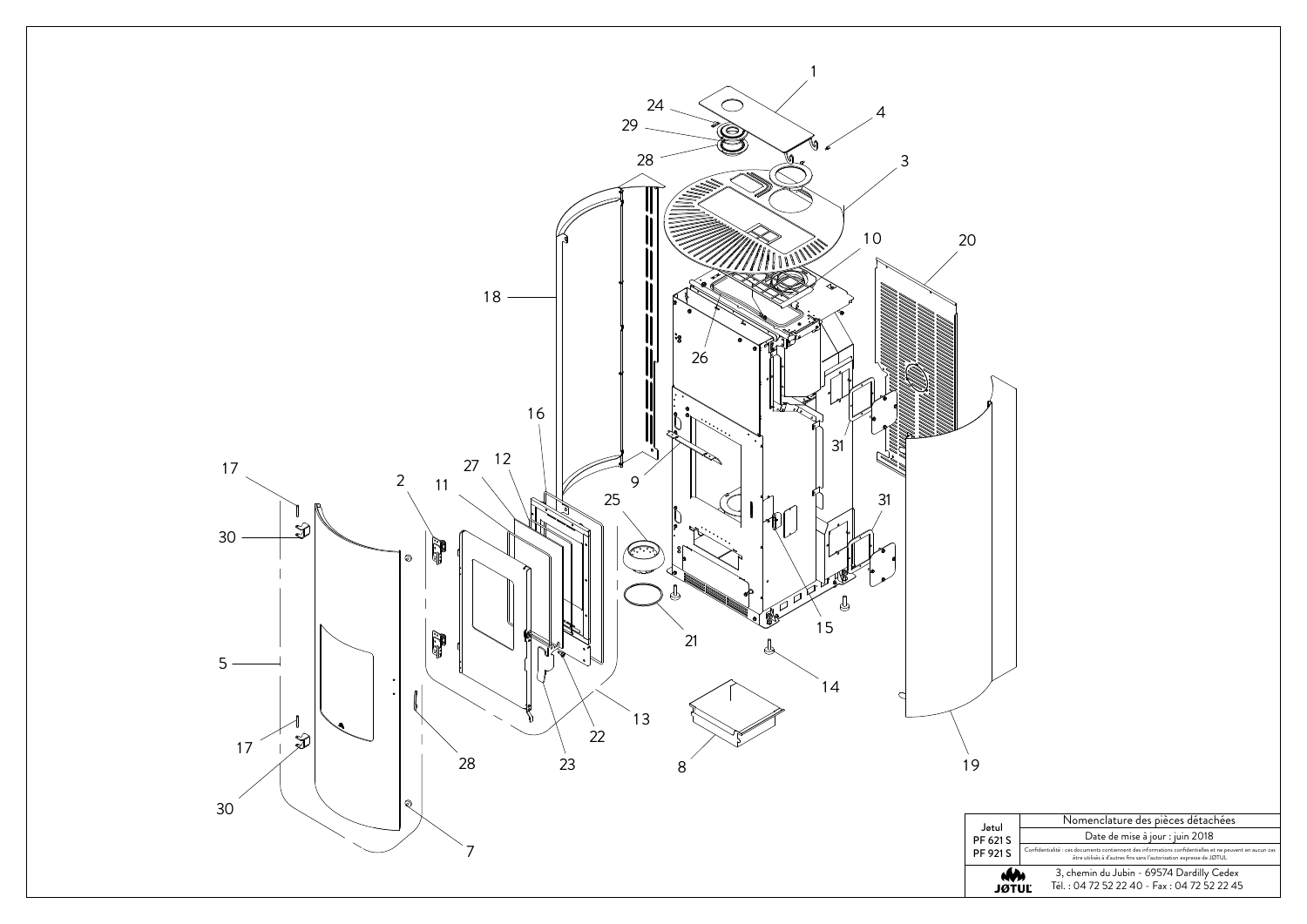| POS. NO.       | <b>SPAREPARTS</b> | <b>FR</b>                                  | EN                                          | $\mathsf T$                                                | QTY                     |
|----------------|-------------------|--------------------------------------------|---------------------------------------------|------------------------------------------------------------|-------------------------|
| 1              | 895755260         | Couvercle du réservoir                     | Container cover                             | Coperchio del serbatoio                                    | - 1                     |
| $\overline{2}$ | 895750430         | Charnière (couple)                         | Combustion chamber door hinges (set)        | Cerniere dello sportello della camera di combustione (set) | $\overline{\mathbf{1}}$ |
| 3              | 895755270         | Couvercle du réservoir                     | Container cover                             | Coperchio del serbatoio                                    | $\overline{\mathbf{1}}$ |
| $\overline{4}$ | 895735690         | Axe (10 pièces) + écrou de blocage         | Pin with securing nut (10 pcs.)             | Perno con controdado (10 pz.)                              | $\overline{1}$          |
| 5              | 895755280         | Porte esthétique (complète)                | Door (set)                                  | Sportello (set)                                            | $\overline{1}$          |
| $\overline{7}$ | 895719530         | Aimant (10 pièces)                         | Magnet (10 pcs.)                            | Calamita (10 pz.)                                          | -1                      |
| 8              | 895750450         | Tiroir à cendres                           | Ash pan                                     | Cassetto portacenere                                       | -1                      |
| 9              | 895750370         | Déflecteur                                 | Deflector                                   | Deflettore                                                 | $\overline{1}$          |
| 10             | 895750780         | Grille de protection                       | Protective grate of pellet container        | Griglia di protezione del serbatoio pellet                 | $\overline{1}$          |
| 11             | 895730350         | Joint en fibre de verre (10 MT)            | Glass fiber gasket, 10 m                    | Guarnizione con fibra di vetro, 10 m                       | $\overline{1}$          |
| 12             | 895734160         | Joint en fibre de verre (5 MT)             | Glass fiber gasket, 5 m                     | Guarnizione con fibra di vetro, 5 m                        | $\overline{1}$          |
| 13             | 895753360         | Porte technique (COMPLÈTE)                 | Combustion chamber door (set)               | Sportello della camera di combustione (set)                | $\overline{1}$          |
| 14             | 895702570         | Pieds 4 pièces                             | Feet (4 pcs.)                               | Piedini (4 pz.)                                            | $\overline{1}$          |
| 15             | 892606690         | Fermeture porte                            | Door lock                                   | Serratura dello sportello                                  | $\overline{1}$          |
| 16             | 895750410         | Joint en fibre de verre (5 MT)             | Glass fiber gasket, 5 m                     | Guarnizione con fibra di vetro, 5 m                        | $\overline{1}$          |
| 17             | 895705830         | Axe                                        | Pin                                         | Perno                                                      | $\overline{1}$          |
| 18             | 895755250         | Parement gauche acier noir                 | Side wall, left, black                      | Parete laterale, sinistra, nera                            | $\overline{1}$          |
| 18             | 895755252         | Parement gauche acier gris                 | Side wall, left, grey                       | Parete laterale, sinistra, grigia                          | -1                      |
| 18             | 895755254         | Parement gauche acier rouge                | Side wall, left, red                        | Parete laterale, sinistra, rossa                           | $\overline{1}$          |
| 19             | 895755251         | Parement droit acier noir                  | Side wall, right, black                     | Parete laterale, destra, nera                              | $\overline{1}$          |
| 19             | 895755253         | Parement droit acier gris                  | Side wall, right, grey                      | Parete laterale, destra, grigia                            | $\overline{1}$          |
| 19             | 895755255         | Parement droit acier rouge                 | Side wall, right, red                       | Parete laterale, destra, rossa                             | $\mathbf{1}$            |
| 20             | 895750810         | Grille arrière                             | Rear wall                                   | Parete posteriore                                          | $\mathbf{1}$            |
| 21             | 895701100         | Joint en fibre de verre 6mm (10 MT)        | Glass fiber gasket 6 mm, 10 m               | Guarnizione con fibra di vetro, 6 mm, 10 m                 | $\mathbf{1}$            |
| 22             | 895700430         | Axe                                        | Pin                                         | Perno                                                      | $\overline{1}$          |
| 23             | 895745041         | Poignée                                    | Combustion chamber door handle              | Maniglia dello sportello della camera di combustione       | $\mathbf{1}$            |
| 24             | 895717970         | Serrure de porte (ensemble de 5 pièces)    | Snap lock (5 pcs.)                          | Serratura a scatto (5 pz.)                                 | -1                      |
| 25             | 895745710         | Brasero (complet)                          | Grate                                       | Grata                                                      | $\mathbf{1}$            |
| 26             | 895733880         | Joint en fibre de verre                    | Glass fiber gasket                          | Guarnizione con fibra di vetro                             | $\mathbf{1}$            |
| 27             | 895745010         | Vitre                                      | Glass pane                                  | Vetro                                                      | $\mathbf{1}$            |
| 28             | 892006381         | 51046908 - Poignée aluminium brossé rouge  | 51046908 - Anodized aluminum handle, red    | 51046908 - Maniglia in alluminio anodizzato, rosso         | -1                      |
| 28             | 892006383         | 51046910 - Poignée aluminium brossé vert   | 51046910 - Anodized aluminum handle, green  | 51046910 - Maniglia in alluminio anodizzato, verde         | $\mathbf{1}$            |
| 28             | 892006380         | 51046907 - Poignée aluminium brossé        | 51046907 - Brushed aluminum handle, silver  | 51046907 - Maniglia in alluminio spazzolato, argento       | $\overline{1}$          |
| 28             | 892006382         | 51046909 - Poignée aluminium brossé orange | 51046909 - Anodized aluminum handle, orange | 51046909 - Maniglia in alluminio anodizzato, arancione     | $\mathbf{1}$            |
| 29             | 895737420         | Joint (ensemble de 5 pièces)               | Gasket (5 pcs.)                             | Guarnizione (5 pz.)                                        | $\overline{1}$          |
| 30             | 895733806         | Charnière (couple)                         | Door hinges (set)                           | Cerniere dello sportello (set)                             | $\overline{1}$          |
| 31             | 895744781         | Joint (kit complet)                        | Gasket (set)                                | Guarnizione (set)                                          | $\overline{1}$          |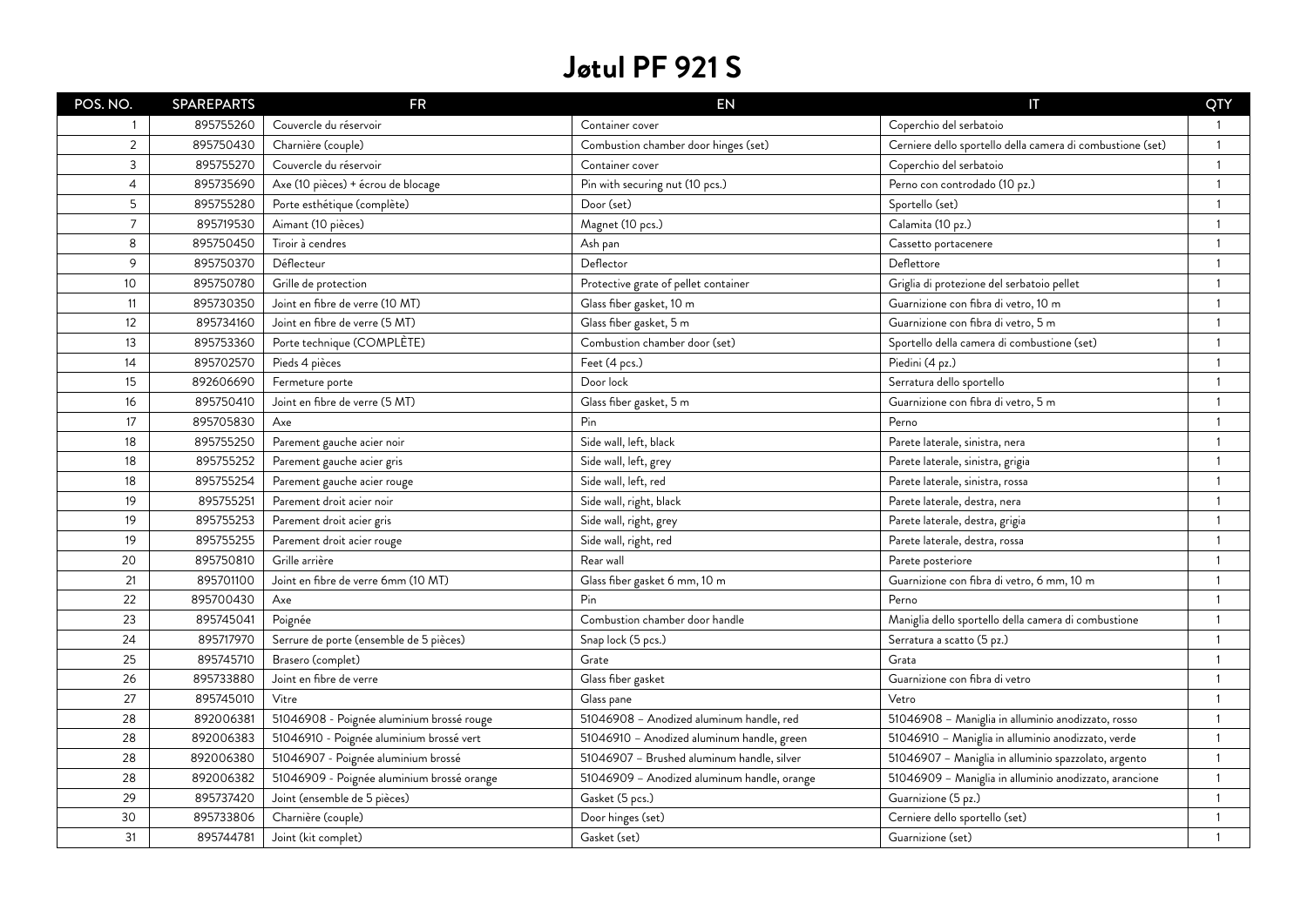| POS. NO.       | <b>SPAREPARTS</b> | DE                                                     | NL                                                  | PL                                                      | QTY                      |
|----------------|-------------------|--------------------------------------------------------|-----------------------------------------------------|---------------------------------------------------------|--------------------------|
| 1              | 895755260         | Behälterdeckel                                         | Container afdekking                                 | Pokrywa zbiornika                                       |                          |
| $\overline{2}$ | 895750430         | Scharniere der Brennraumtür (komplett)                 | Scharnieren van de verbrandingskamerdeur (compleet) | Zawiasy drzwi komory spalania (komplet)                 | $\overline{1}$           |
| 3              | 895755270         | Behälterdeckel                                         | Container afdekking                                 | Pokrywa zbiornika                                       | $\overline{\mathbf{1}}$  |
| $\overline{4}$ | 895735690         | Bolzen mit Sicherungsmutter (10 Stück)                 | Bouten met borgmoer (10 stuks)                      | Sworzeń z nakrętką zabezpieczającą (10 sztuk)           | $\overline{\phantom{a}}$ |
| 5              | 895755280         | Tür (komplett)                                         | Deur (compleet)                                     | Drzwi (komplet)                                         | -1                       |
| $\overline{7}$ | 895719530         | Magnet (10 Stück)                                      | Magneten (10 stuks)                                 | Magnes (10 szt.)                                        | -1                       |
| 8              | 895750450         | Ascheschublade                                         | Aslade                                              | Szuflada na popiół                                      | -1                       |
| 9              | 895750370         | Abweiser                                               | Deflector                                           | Deflektor                                               | -1                       |
| 10             | 895750780         | Schutzgitter des Pelletbehälters                       | Beschermrooster van de pelletcontainer              | Kratka ochronna zbiornika na pellet                     | $\overline{1}$           |
| 11             | 895730350         | Glasfaserdichtung, 10 m                                | Glasvezelverzegeling, 10 m                          | Uszczelka z włókna szklanego, 10 m                      | $\overline{1}$           |
| 12             | 895734160         | Glasfaserdichtung, 5 m                                 | Glasvezelverzegeling, 5 m                           | Uszczelka z włókna szklanego, 5 m                       | $\overline{1}$           |
| 13             | 895753360         | Brennraumtür (komplett)                                | Brandkamerdeur (compleet)                           | Drzwi komory spalania (komplet)                         | $\overline{1}$           |
| 14             | 895702570         | Füße (4 Stück)                                         | Voeten (4 stuks)                                    | Nóżki (4 szt.)                                          | $\overline{1}$           |
| 15             | 892606690         | Türschloss                                             | Deurslot                                            | Zamek drzwi                                             | $\overline{1}$           |
| 16             | 895750410         | Glasfaserdichtung, 5 m                                 | Glasvezelverzegeling, 5 m                           | Uszczelka z włókna szklanego, 5 m                       | $\overline{1}$           |
| 17             | 895705830         | Bolzen                                                 | Bouten                                              | Sworzeń                                                 | $\overline{1}$           |
| 18             | 895755250         | Seitenwand, links, schwarz                             | Zijwand, links, zwart                               | Ściana boczna, lewa, czarna                             | $\overline{1}$           |
| 18             | 895755252         | Seitenwand, links, grau                                | Zijwand, links grijs                                | Ściana boczna, lewa, szara                              | $\overline{1}$           |
| 18             | 895755254         | Seitenwand, links, rot                                 | Zijwand, links, rood                                | Ściana boczna, lewa, czerwona                           | $\overline{1}$           |
| 19             | 895755251         | Seitenwand, rechts, schwarz                            | Zijwand, rechts, zwart                              | Ściana boczna, prawa, czarna                            | $\overline{1}$           |
| 19             | 895755253         | Seitenwand, rechts, grau                               | Zijwand, rechts, grijs                              | Ściana boczna, prawa, szara                             | $\overline{1}$           |
| 19             | 895755255         | Seitenwand, rechts, rot                                | Zijwand, rechts, rood                               | Sciana boczna, prawa, czerwona                          | -1                       |
| 20             | 895750810         | Rückwand                                               | Achterwand                                          | Ściana tylna                                            |                          |
| 21             | 895701100         | Glasfaserdichtung 6 mm, 10 m                           | Glasvezelverzegeling 6 mm, 10 m                     | Uszczelka z włókna szklanego 6 mm, 10 m                 | $\mathbf{1}$             |
| 22             | 895700430         | Bolzen                                                 | Bouten                                              | Sworzeń                                                 | -1                       |
| 23             | 895745041         | Türgriff der Brennraumtür                              | Deurklink van de brandkamerdeur                     | Klamka drzwi komory spalania                            | $\mathbf{1}$             |
| 24             | 895717970         | Schnappschloss (5 Stück)                               | Snapslot (5 stuks)                                  | Zamek zatrzaskowy (5 szt.)                              | $\mathbf{1}$             |
| 25             | 895745710         | Rost                                                   | Rooster                                             | Ruszt                                                   | -1                       |
| 26             | 895733880         | Glasfaserdichtung                                      | Glasvezelverzegeling                                | Uszczelka z włókna szklanego                            | $\overline{1}$           |
| 27             | 895745010         | Scheibe                                                | Glas                                                | Szyba                                                   | $\overline{1}$           |
| 28             | 892006381         | 51046908 - Halterung aus eloxiertem Aluminium, rot     | 51046908 - Geanodiseerde aluminium houder, rood     | 51046908 - Uchwyt z anodowanego aluminium, czerwony     | $\overline{1}$           |
| 28             | 892006383         | 51046910 - Halterung aus eloxiertem Aluminium, grün    | 51046910 - Geanodiseerde aluminium houder, groen    | 51046910 - Uchwyt z anodowanego aluminium, zielony      | $\overline{1}$           |
| 28             | 892006380         | 51046907 - Halterung aus gebürstetem Aluminium, silber | 51046907 - Geborsteld aluminium houder, zilver      | 51046907 - Uchwyt z aluminium szczotkowanego, srebrny   | $\overline{1}$           |
| 28             | 892006382         | 51046909 - Halterung aus eloxiertem Aluminium, orange  | 51046909 - Geanodiseerde aluminium houder, oranje   | 51046909 - Uchwyt z anodowanego aluminium, pomarańczowy | $\overline{1}$           |
| 29             | 895737420         | Dichtung (5 Stück)                                     | Dichtung (5 Stück)                                  | Uszczelka (5 szt.)                                      | $\overline{1}$           |
| 30             | 895733806         | Türscharniere (komplett)                               | Deurscharnier (compleet)                            | Zawiasy drzwi (komplet)                                 | $\overline{1}$           |
| 31             | 895744781         | Dichtung (komplett)                                    | Dichtung (compleet)                                 | Uszczelka (komplet)                                     | $\mathbf{1}$             |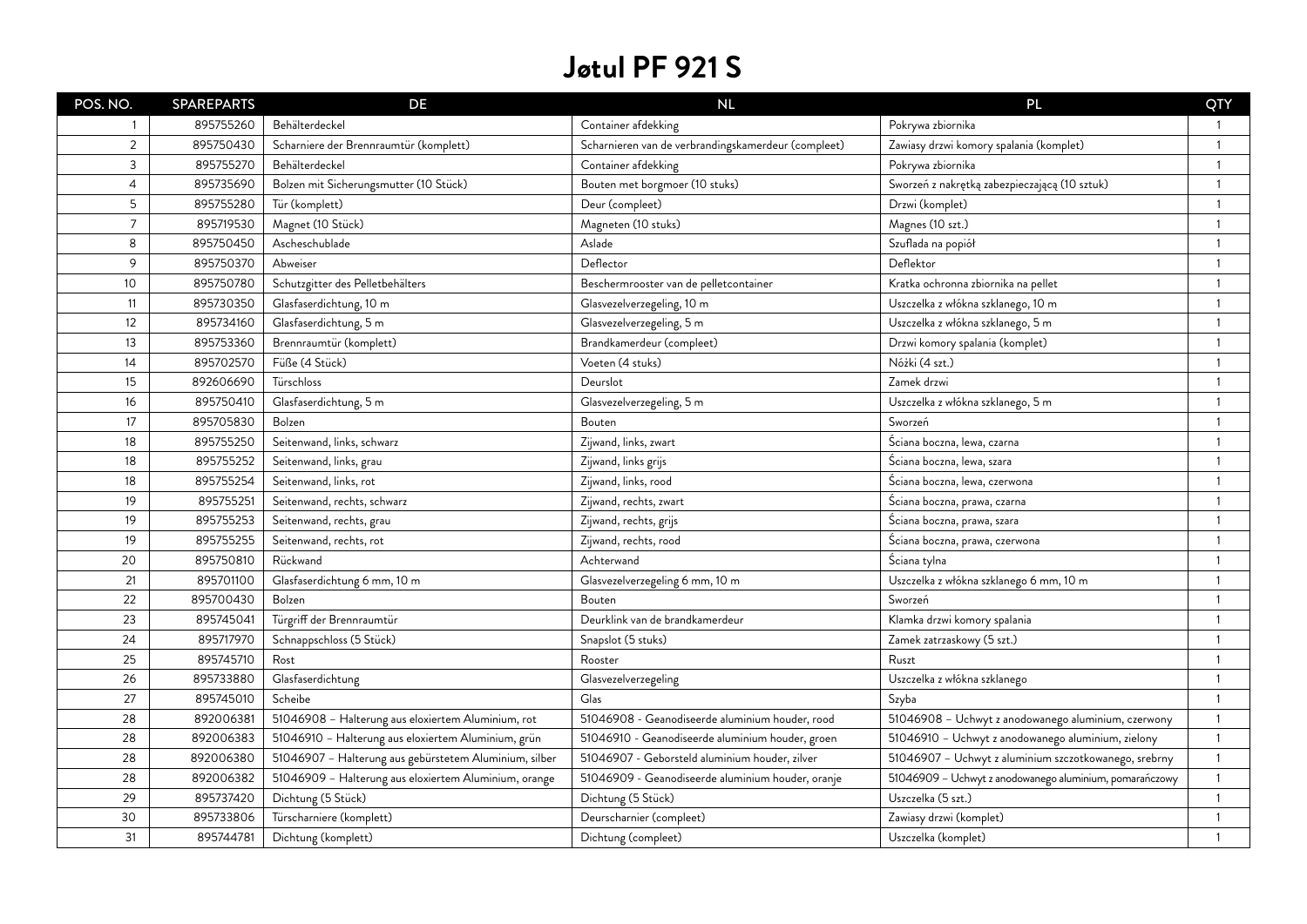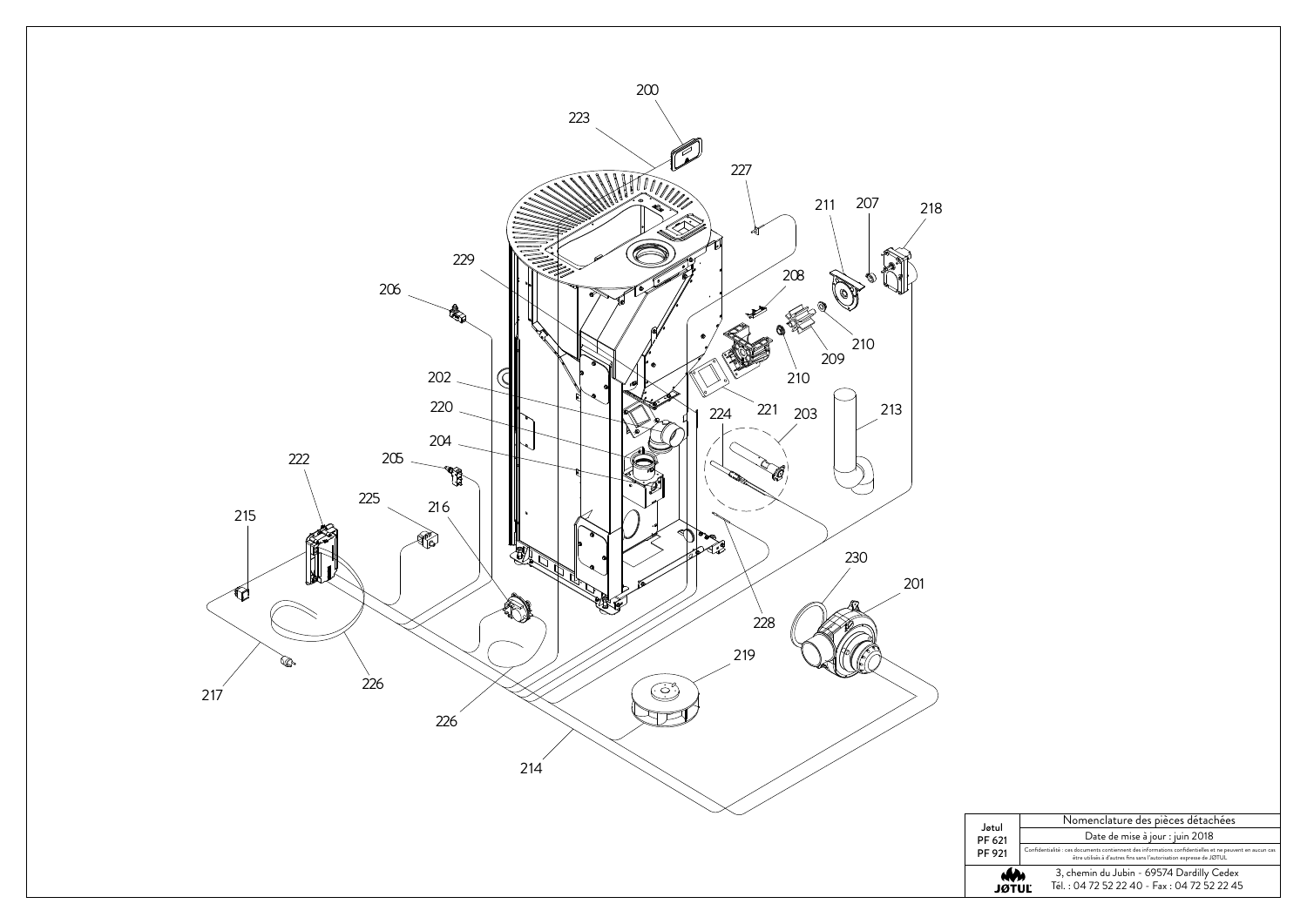| POS. NO. | <b>SPAREPARTS</b> | <b>FR</b>                                        | <b>EN</b>                                    | IT                                                  | QTY            |
|----------|-------------------|--------------------------------------------------|----------------------------------------------|-----------------------------------------------------|----------------|
| 200      | 895734090         | Tableau de commande                              | Control keyboard                             | Tastierino di comando                               |                |
| 201      | 895736400         | Ventilateur extracteur de fumée (complet)        | Smoke exhaust fan                            | Ventola di estrazione del fumo                      | $\overline{1}$ |
| 202      | 895741560         | Coude 90°                                        | 90° elbow                                    | Gomito 90°                                          | $\overline{1}$ |
| 203      | 895745081         | Résistance avec support V1                       | Igniter with bracket guard (set)             | Accenditore con coperchio supporto (set)            |                |
| 204      | 895735490         | Joint (Cerapaper 10 pièces)                      | Cerapaper gasket (10 pieces)                 | Guarnizione con Cerapaper (10 pezzi)                |                |
| 205      | 895725940         | Micro interrupteur                               | Micro breaker switch                         | Microinterruttore                                   |                |
| 206      | 895731990         | Micro interrupteur (complet)                     | Micro breaker switch (complete)              | Microinterruttore (set)                             |                |
| 207      | 895700770         | Bague                                            | Fastening ring                               | Anello di fissaggio                                 |                |
| 208      | 895730390         | Couteaux                                         | Cutter                                       | Lama                                                |                |
| 209      | 895730380         | Roteur ecluse                                    | Feeder rotor                                 | Rotore dell'alimentatore                            |                |
| 210      | 892005210         | Bagues (kit complet)                             | Rings (set)                                  | Anelli (set)                                        |                |
| 211      | 895730400         | Plaque                                           | Flange fixing the feeder rotor               | Collarino di fissaggio del rotore dell'alimentatore |                |
| 213      | 895744721         | Tuyau néoprène                                   | Pipe                                         | Tubo                                                |                |
| 214      | 895744750         | Câblage cable puissance                          | Power cable                                  | Cavo di potenza                                     |                |
| 215      | 895701340         | Interrupteur                                     | Breaker switch                               | Interruttore                                        |                |
| 216      | 892605890         | Pressostat                                       | Pressure switch                              | Pressostato                                         |                |
| 217      | 895700900         | Câblage d'alimentation                           | Power cord with plug                         | Cavo di alimentazione con spina                     |                |
| 218      | 895750520         | Motoréducteur 1 RPM                              | Worm feeder motor, 1 rpm                     | Motore dell'alimentatore cocleare 1 giri/min        |                |
| 219      | 895744740         | Ventilateur                                      | Fan                                          | Ventola                                             |                |
| 220      | 895717850         | Joint (ensemble de 5 pièces)                     | Gasket (5 pcs.)                              | Guarnizione (5 pz.)                                 |                |
| 221      | 895732980         | Joint                                            | Glass fiber gasket                           | Guarnizione con fibra di vetro                      |                |
| 222      | 895752754         | Carte électronique "F. ALPHA" (programmable) 9KW | "F.ALPHA" biomass combustion controller      | Controller di combustione della biomassa "F.ALPHA"  |                |
| 223      | 892606830         | Câblage "signal" (PLUG RJ11)                     | Signal cable (RJ11 PLUG)                     | Cavo di segnale (RJ11 PLUG)                         |                |
| 224      | 895737720         | Resistance                                       | lgniter                                      | Accenditore                                         |                |
| 225      | 895722260         | Thermostat de sécurité                           | Thermostat                                   | Termostato                                          |                |
| 226      | 895733170         | Tuyau en silicone                                | Silicone hose                                | Flessibile in silicone                              |                |
| 227      | 895731390         | Sonde fumée (type K avec support)                | Smoke temperature sensor type K, with handle | Sensore di temperatura fumo tipo K, con maniglia    |                |
| 228      | 895727180         | Sonde ambiance (NTC 10K Ohm)                     | Ambient temperature sensor (NTC 10K Ohm)     | Sensore di temperatura ambiente (NTC 10K Ohm)       |                |
| 229      | 895726550         | Sonde pellets (avec trou)                        | Pellet sensor (with hole)                    | Sensore pellet (con apertura)                       |                |
| 230      | 895715620         | Joint (cerapaper 10 pièces)                      | Cerapaper gasket (10 pieces)                 | Guarnizione con Cerapaper (10 pezzi)                |                |